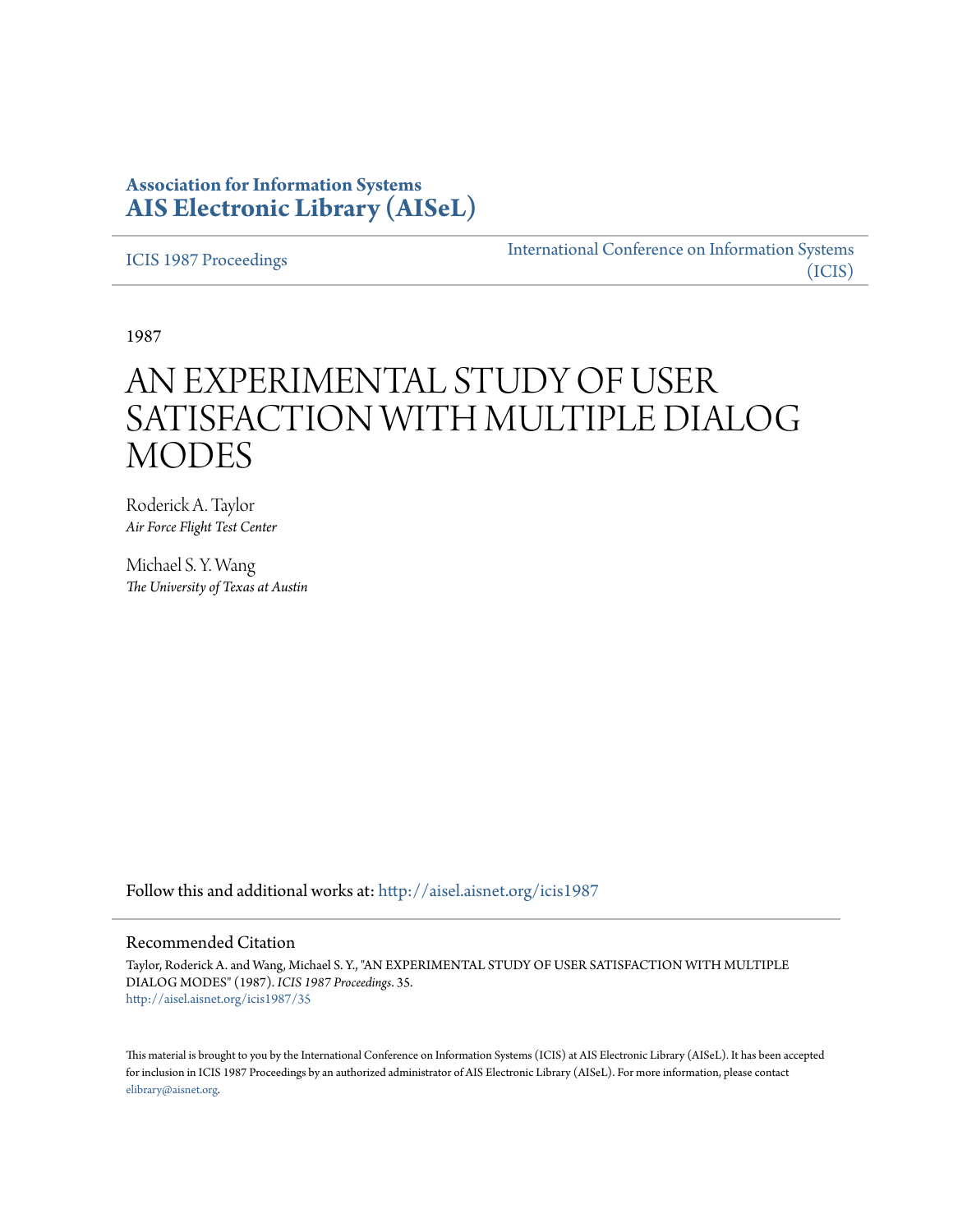# AN EXPERIMENTAL STUDY OF USER SATISFACTION WITH MULTIPLE DIALOG MODES

Roderick A. Taylor Major, USAF Air Force Flight Test Center

Michael S. Y. Wang Department of Management Science and Information Systems The University of Texas at Austin

# ABSTRACT

This paper investigated <sup>a</sup> normative theory that says computer users have different dialog needs depending on their level of experience in using <sup>a</sup> computer. It hypothesizes that the answer to satisfy the needs of <sup>a</sup> mixed population is to have multiple dialog modes that the user is free to choose from and switch between as required.

The hypotheses that experts and novices would be more satisfied with multiple dialog modes<br>than with just and mode ware tested empirically in a controlled laboratory setting. Both than with just one mode were tested empirically in a controlled laboratory setting. novice and expert computer users used one of three types of user-system interfaces (menu, command language, or both modes) to solve the same database problem. Results showed that those with both types of dialog modes were more satisfied and performed better than the command language group. However, they were statistically equal to the menu group, while the menu group's satisfaction rating and performance scores were slightly better. It was concluded that the subject's choice of dialog mode, when both modes were available, and their satisfaction with <sup>a</sup> dialog mode have more to do with past experience and preference than with the difference in expert and novice problem solving strategies.

All computer systems, no matter what type, require a user-system interface to facilitate communication a user-system interface to facilitate communication all these different user experiences has the basic<br>between the user and the computer system. The underlying problem that all the users, regardless of between the user and the computer system. The underlying problem that all the users, regardless of interface can range from simple to complex. It can their experience with computers or the problem interface can range from simple to complex. It can their experience with computers or the problem<br>range from setting hardware toggles, to punched task, will have to learn/conform to the selected cards, to real-time interaction via a terminal. This mandatory interface is necessary for data transfer<br>in or out of the computer, processing instructions, starting/stopping a system or a combination of that experts and novices use different problem<br>these plus others. The point is, humans must be solving techniques to complete tasks (Simon 1984; these plus others. The point is, humans must be provided with a way to communicate with computer provided with a way to communicate with computer Larkin et al. 1980; Card, Moran and Newell 1983).<br>systems to accomplish a task and that method is They have different amounts of knowledge and systems to accomplish a task and that method is They have different amounts of knowledge and through an interface.

mini-computers and the micro revolution, emphasis on the user-system interface has grown tremenon the user-system interface has grown tremen-<br>dously. These systems and the current state-of-the- an in-depth experimental study on experts and dously. These systems and the current state-of-the- an in-depth experimental study on experts and art in hardware has opened the door for a tremen- novices performing text editing with a word

INTRODUCTION dous variety of users who have <sup>a</sup> wide range of experience, preferences and task requirements.<br>Because of this, providing just one dialog mode for task, will have to learn/conform to the selected dialog mode if they want to use the system.

One of the problems with varied user experience is experience to apply to accomplishing the task and approach the task differently; i.e., novices are subgoal oriented versus experts who are goal With the advent of interactive systems followed by subgoal oriented versus experts who are goal mini-computers and the micro revolution, emphasis oriented and can seemingly apply a compiled process novices performing text editing with a word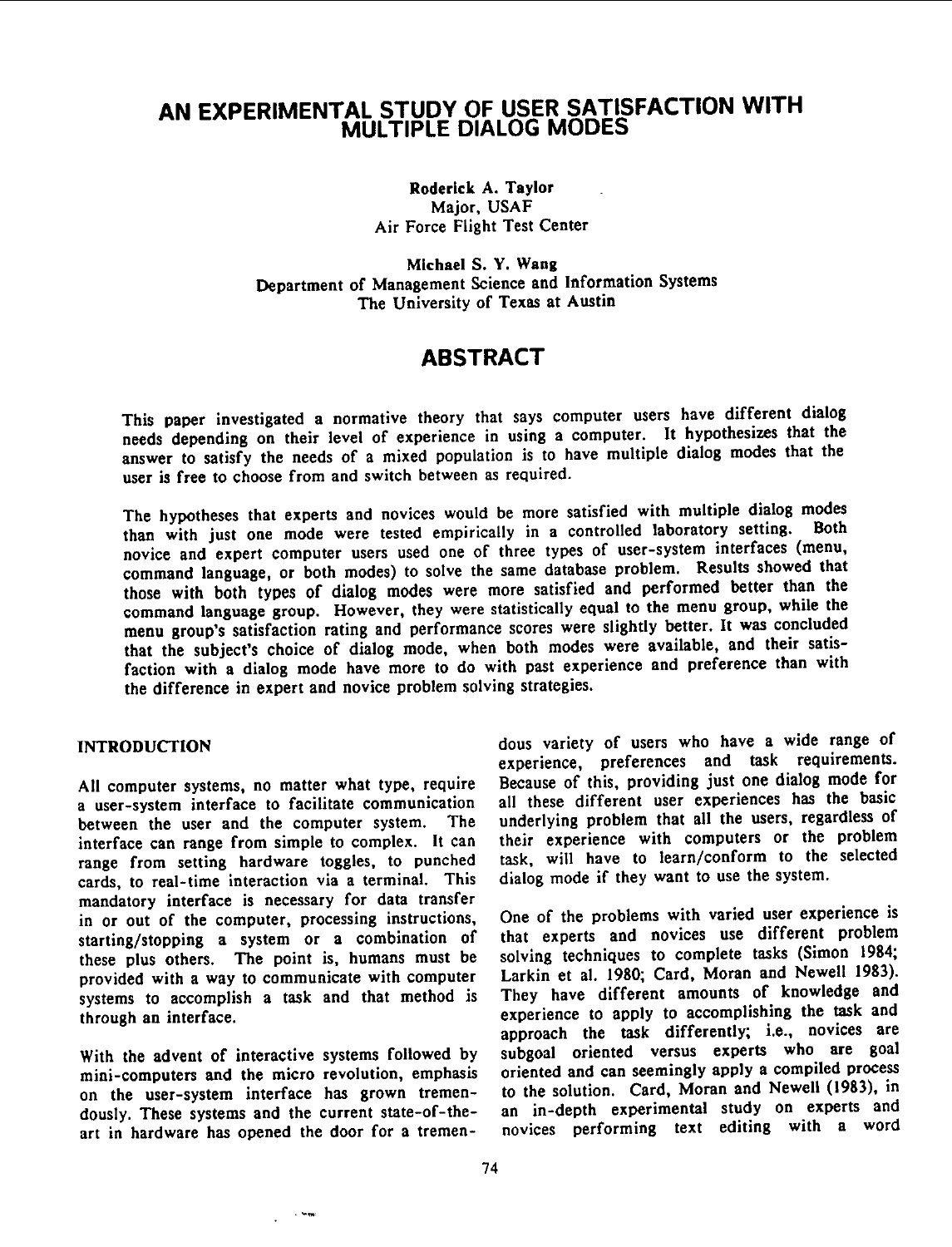processor, found that the novices would rather use dialogs but the data was collected as a by-product several basic steps to perform an editing task (use of other research and was not the primary focus several basic steps to perform an editing task (use of subgoals) compared to the expert's desire to use (Hiltz 1984; Gilfoil 1984; Benbasat, Dexter and one specific command (a compiled process) to Masulis 1981; Mozeico 1982). perform the same editing task. Applying this to a user-system interface, and dialog modes specifically, The conclusion to be drawn was that <sup>a</sup> well prefer and actually perform better if they used <sup>a</sup> problems in the previous experiments was still dialog mode consistent with their problem solving needed to test whether multiple dialog modes are strategy such as can be done with menus. Menus better than a single dialog mode when there is a strategy such as can be done with menus. Menus better than a single dialog mode when there is a<br>are a form of subgoal processing since each menu is range of user experience in the population. Thus, in itself a subgoal that leads the user to the final the main thrust of this research was to try and solution (goal). This same reasoning applies to provide this empirical evidence. In particular, the experts as well except that they could use a research was designed to determine, for the specific command language to accomplish the goal directly. experimental setting, (1) whether the use of With menus, the experts can become frustrated with multiple dialog modes can accommodate the the method (a subgoal process oriented to novice differences in user experience and result in higher style of problem solving) for accomplishing the task user performance and satisfaction than an interface seemingly because that is not their problem solving with only one dialog mode and (2) does user seemingly because that is not their problem solving with only one dialog mode and (2) does user<br>process (Stevens 1983).

This need to accommodate different levels of user types of dialog modes? experience, especially between experts and novices, has also been consistently written about in <sup>a</sup> INTERFACE DEFINITION AND COMPONENTS normative manner and tested experimentally by a number of researchers from <sup>a</sup> variety of disciplines To properly discuss the implications of the user's such as cognitive psychology, information systems, performance (effectiveness and efficiency in solving and computer science. In general, the normative a problem) and satisfaction (perceived usefulness of and computer science. In general, the normative a problem) and satisfaction (perceived usefulness of literature is primarily based on opinions and an interface to facilitate the solving of a problem) experience and concerns itself with the problem of with a user-system interface, it is important to novice users having different user-system interface know the different components of an interface so needs than do experts and that these needs are that each piece can be analyzed as to its effects on many times opposite. They note that without user performance and satisfaction and provide a accommodating the different needs between novices foundation for further discussion of user-system<br>and experts (or experienced versus inexperienced), interfaces. and experts (or experienced versus inexperienced), one or both groups will be faced with having to use interface functions or modes that are inappropriate Based on the work of Smith (1980) and Benbasat, for their level of experience. This inappropriate- Dexter and Masulis (1981), the interface can be ness could inhibit the user from maximizing both conceptually viewed as having four components performance on the problem task and satisfaction (Figure 1).<br>with the interface. Experimental research on Experimental research on user-system interfaces have usually dealt with some underlying concept in relationship to novices only | Interface Component Relationships or with experts versus novices. Few experiments have tried to collect evidence for the need to  $T = \frac{E - R}{N} + \frac{F}{C}$ differences in user experiences; those that dealt  $1/\sqrt{11}$ directly with this issue did not provide any real  $\bigcap_{\text{Task}}$   $\bigcap_{\text{Task}}$   $\bigcap_{\text{User}}$  User support for this need (Hauptmann and Green 1983;  $\overline{ }$   $/$   $\overline{ }$  Task  $\overline{ }$  L<sup>Experience</sup>  $\overline{ }$  Mode Whiteside et al. 1985). In each case though, the Underlying Concepts Whiteside et al. 1985). In each case though, the experiment had some internal validity problems or confounding variables that cause one to be suspi-<br>cious of the results. There are also a few other There are also a few other experiments that do provide support for multiple Figure 1. Interface Component Relationships

designed, controlled experiment that alleviates the range of user experience in the population. Thus, experimental setting, (1) whether the use of experience level make a difference in the user's task performance and satisfaction for different

an interface to facilitate the solving of a problem) know the different components of an interface so They note that without user performance and satisfaction and provide a

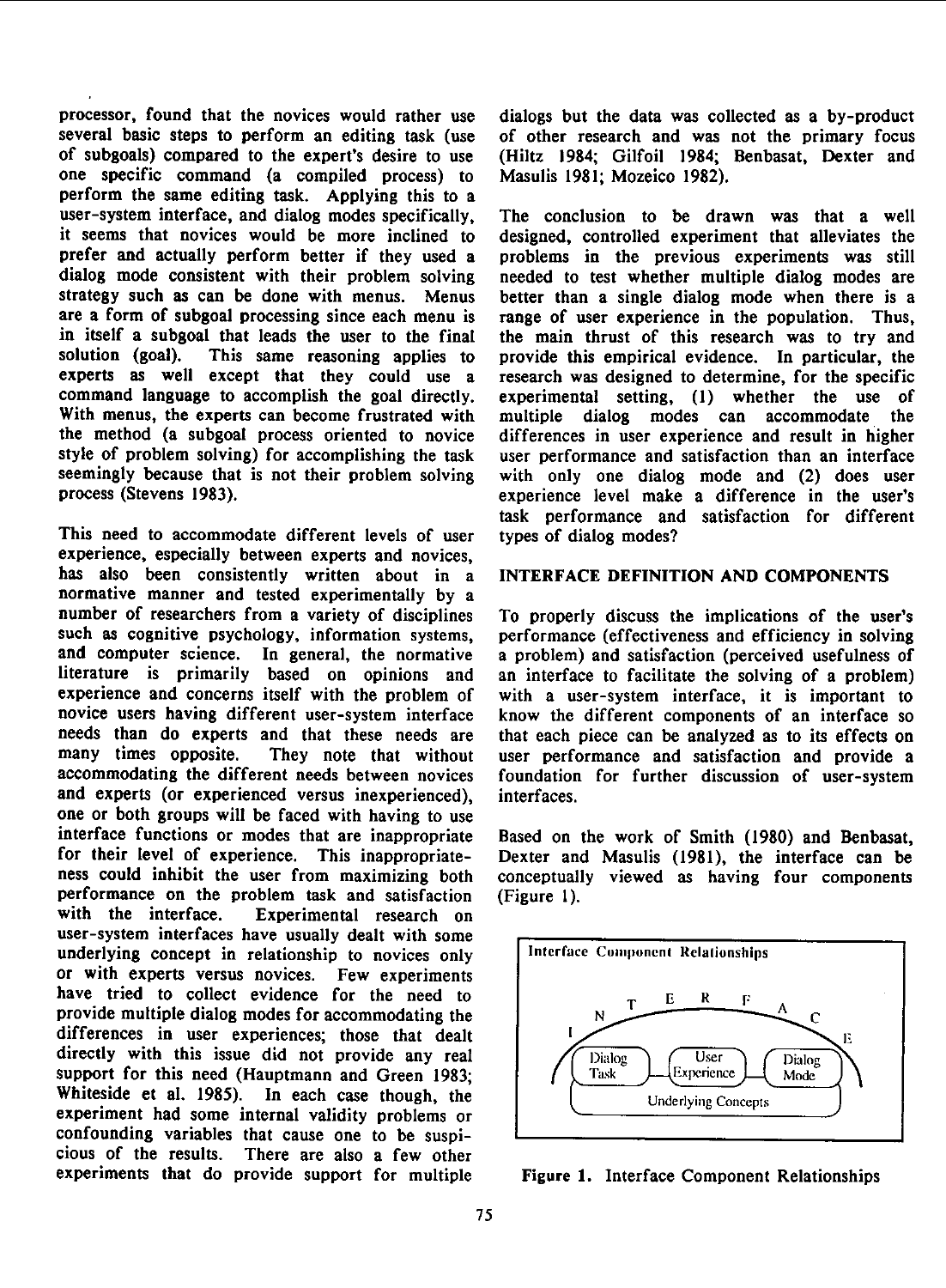Dialog Task: This term reflects the generic lower options. This mode usually puts the user in level task operations a computer user would perform control of the flow of dialog and is an example<br>or need to communicate while working within an cof user directed dialog. While this mode is or need to communicate while working within an of user directed dialog. While this mode is application or problem domain. These generic tasks eenerally harder to learn and can require application or problem domain. These generic tasks are such things as data entry, text editing, query retrieval and process control. This is not an freedom to control the interaction and not be<br>exhaustive list but represents the major types of restricted to a particular subdomain. exhaustive list but represents the major types of activities that a computer user would perform when interacting with an application to accomplish some Underlying Concepts: This is the foundation on task. which an interface is based. It consists of func-

User Experience: These are categories in which one must consider the experience of a user. experience and human factors research and tend to

- 
- 
- in a specific problem domain. concept is implemented in an interface.
- d. General: general knowledge acquired through EXPERIMENTAL DESIGN life's experiences.

the communication between the user and the prior work of Benbasat, Dexter and Masulis (1981), computer. The representation used must be able to who established a model for conducting user-system computer. The representation used must be able to convey the meaning and the intent of both the computer's and the user's requests and actions. variables by category. Specifically, the independent

be used in an interface. The two most often used, and <sup>a</sup> subject's technology experience (from the and the two that will be studied in this research, human user category). are menus and command languages. Some of the other dialog modes are natural language, question The dialog mode variable consists of three treatand answer, and forms. The ments all menu only (computer directed), b)

- another menu for eliciting additional information. especially for error determination and correction.
- b. Command Language: This dialog mode generally

extensive training, it provides the user the

tions that implement procedural and conceptual<br>requirements that have been developed through be applicable to all user-system interfaces regardless a. Technology: experience with computers in of the type of dialog mode used, the dialog task general regardless of the problem domain. <br> performed or the user's experience. Some examples performed or the user's experience. Some examples are consistency, feedback, help and error messages. b. Problem Domain: experience in some field While these underlying concepts generally transcend without regard to computer technology. dialog mode, dialog task, and user experience, the other three interface components none the less have c. Application Specific: experience with computers an impact on the degree to which the underlying

The selection of the independent and dependent Dialog Mode: This is the vehicle for representing variables for this experiment are supported by the research by listing a number of independent variables were the dialog modes (from the interface There are several different dialog modes that can characteristics category) used to solve a problem

command language only (user directed) and c) both a. Menu: This is probably the most popular form menu and command language together (called of communication with an application. Selected "both"). The technology experience variable has menu items may perform an action or generate two classes determined by a pre-survey of potential another menu for eliciting additional information. subjects a) novice and b) experienced (hereafter Menus have the advantage of restricting the called experts in this research). To ensure internal domain presented to the user which allows a validity for this experiment, the other three high degree of control by the application categories of user experience (discussed earlier) high degree of control by the application categories of user experience (discussed earlier)<br>especially for error determination and correction, were also controlled. Problem domain experience Interfaces that use this type of dialog mode was held constant by selecting an easily understood generally tend to control the flow of communica- problem with which all subjects would be familiar tions. When this control occurs they are called (updating an address book). General experience was computer directed dialogs. assumed to be constant since all subjects were university students and college graduates. Applica-<br>tion specific experience could not be assumed consists of verb - noun pairs followed by constant or ignored as with the other two cate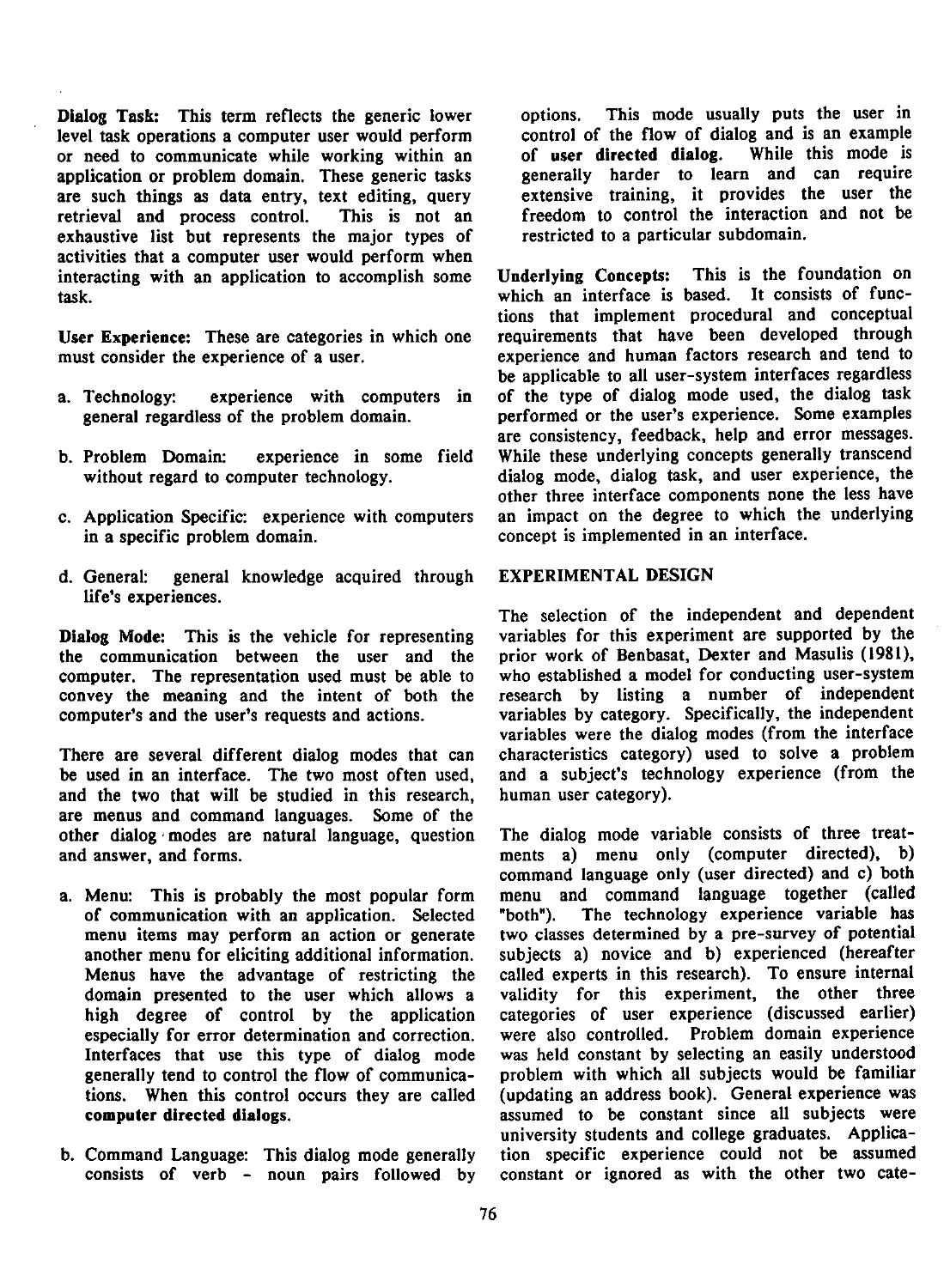gories without posing possible internal validity screen generation facility. The menu system was problems. Thus, technology was selected as the built using proven design techniques (Foley and problems. Thus, technology was selected as the built using proven design techniques (Foley and independent variable but all subjects were measured Sibert 1983) and contained <sup>a</sup> sufficient set of the on their application experience to be investigated as underlying concepts described earlier as necessary a covariant in the experiment. Application exper-<br>ience was also used to further divide the sample care was taken in developing the menu interface to population for random assignment to the treatment ensure that it was not excessively better or worse

The dependent variables for this experiment are language. The capabilities of the two dialog modes performance effectiveness/efficiency and user were made equivalent so that anything that could be satisfaction with the dialog mode(s) used to do the done with the restricted subset of commands from problems. Performance was measured by: (a) time the command language could be done with the menu to complete the problem (efficiency), (b) quantita- system and vice versa. To align the two modes tive score reflecting correctness of required actions even more, the menu system presented and asked (effectiveness), and (c) percent menu used versus for information using terms and formats consistent The satisfaction measurement was accomplished with level menus were task specific. All of this was <sup>a</sup> semantic differential post-survey given to each done to ensure that there would not be an inherent subject at the conclusion of the experiment. The bias toward one or the other of the modes. Pilot survey is based on similar survey instruments testing of the system indicated that this was developed and tested by Zoltan and Chapanis (1982), successfully accomplished. Magers (1983), Hauptmann and Green (1983), and

The experimental design consisted of three treat- College and Graduate School of Business. All ment groups with <sup>a</sup> blocking factor of two based on subjects that volunteered completed <sup>a</sup> Computer experience for a total of six different experimental Technology Experience Survey that was used to cells. Each subject was assigned to only one cell categorize potential subjects as experts or novices and was required to perform two specific problems in computer technology and as expert, novice or no consisting of multiple steps or items.

To control for extraneous and confounding variables: level were: a) course work, b) work experience, c) a) the same two problems were used for every programming languages used, d) hardware used, and treatment group, b) the problems were accomplished e) types of applications used. Based on the using a software package that has the facility to computer technology survey, subjects were assigned<br>provide multiple dialog modes (this eliminated to either the novice or expert group and a dBASE provide multiple dialog modes (this eliminated to either the novice or expert group and a dBASE<br>discrepancies in application performance and experience level for a total of six groups. They response times that could occur if different were then randomly selected from these two groups packages were used), c) every group used the same to one of the three treatment groups without type of hardware and operating system, and d) knowledge of their experience rating or treatment every group performed the problems in the same to be received. Figure 2 summarizes the specifics setting. The following section describes the details on the distribution of subjects to each treatment of the experience based on their technology and dBASE experience

Task Design: The specific application used for the experiment was dBASE III. It was selected over At the beginning of each experimental session, other applications because of its rich command subjects were given a thirty minute training session language, the ability to develop menus and the on the particular dialog mode(s) that they would be ability to surreptitiously generate a log of all using. This training was done in a group setting ability to surreptitiously generate a log of all using. This training was done in a group setting console actions and system responses. The two using an overhead projector and handouts with a dialog modes tested were <sup>a</sup> restricted subset of the short hands-on session prior to beginning the first dBASE III command language and <sup>a</sup> menu system problem. that was developed using the dBASE III macro and

care was taken in developing the menu interface to (in terms of human factors issues and underlying concepts) than the built-in dBASE III command and user were made equivalent so that anything that could be with the command language. Only a few of the top

Kerber (1983). Subjects: Subjects were primarily undergraduate and graduate students from the University of Texas categorize potential subjects as experts or novices experience with the dBASE III system. The primary factors used to determine a subject's experience and experience level for a total of six groups. They based on their technology and dBASE experience level.

> subjects were given a thirty minute training session The two using an overhead projector and handouts with a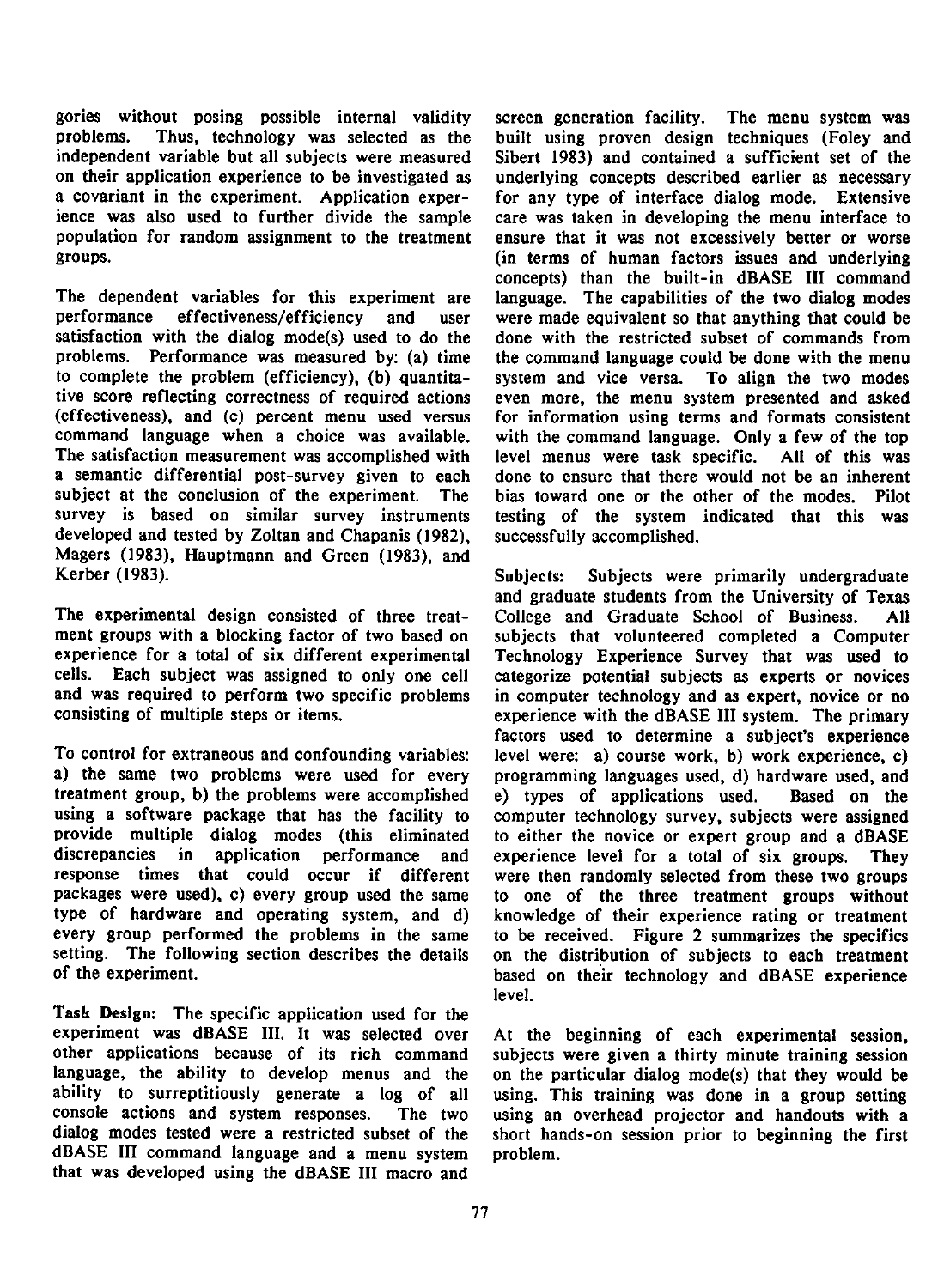

Problem Domain: The problem task the subjects limit. The time score was then divided by the were asked to perform consisted of updating an number of items in the problem with a score address book and an associated Christmas card list. greater than <sup>1</sup> to generate an average time per The problems themselves consisted of fourteen problem. numbered narrative items (eight in problem one and six in problem two) that required the use of The satisfaction variable was generated by adding different dialog tasks such as adding, deleting and up the score for each of the seven items used to different dialog tasks such as adding, deleting and modifying data records, querying database, and elicit the subject's satisfaction then dividing by generating reports. This mixture of dialog tasks seven to get a score that ranged from 1 (extremely ensured that the problems were not biased toward a satisfied) to 7 (extremely dissatisfied). ensured that the problems were not biased toward a particular dialog mode because only one dialog task was used. This type of problem was selected to Statistics: The performance and satisfaction ensure that all of the subjects would have the same variables were analyzed using an analysis of problem domain knowledge and thus eliminate this variance for unbalanced cells. Both the pervariability. The experimental problems were split formance and satisfaction models were also analyzed into two 45 minute parts so that the experiment using dBASE experience as a covariant to determine into two 45 minute parts so that the experiment would not be perceived as too long and so that the effects of application specific experience on there would be a sense of closure (Shneiderman these variables. Other statistics such as comparison 1980) on finishing one part before going on to the tests, correlations and means were used as needed 1980) on finishing one part before going on to the tests, correlations and means were unext. The time limit was imposed so subjects would to investigate each of the hypotheses. next. The time limit was imposed so subjects would have some pressure to perform the items not only correctly but in a timely manner. RESULTS

When each subject finished the second problem or The expected result from this experiment was that when the time limit was reached, they were given a the subject population would be more satisfied with Satisfaction Survey that contained seven semantic the user-system interface that had multiple dialog Satisfaction Survey that contained seven semantic differential pairs of words from which <sup>a</sup> satisfaction modes where there was <sup>a</sup> specific case of <sup>a</sup> user score was derived. The first six pairs are easy-to- directed mode (the command language) and other for use/hard-to-use, frustrating/comfortable, simple/ a computer directed mode (the menus). This was complicated, hard-to-learn/easy-to-learn, con- based on the theory that the experts and novices fusing/obvious, satisfying/dissatisfying. The last would be able to use the dialog mode that matches pair of contrasting words were in a question form their problem solving method and not be mismatched that asked for their satisfaction level with the (thus causing dissatisfaction). The specific

interface mode used in the problem: satisfactory/ Subject Assignment unsatisfactory. Other questions also were asked to Dialog Mode **gather** information on their thoughts on the  $M_{\text{coul}} \&$  experiment itself and interface dialog modes in

 $U_{\text{Ser}}$   $U_{\text{Ser}}$   $U_{\text{Ser}}$   $U_{\text{Ser}}$   $U_{\text{Ser}}$  actions and the system's responses were collected in a log file Level: where <sup>a</sup> quantitative score was determined for each technology - Novice-E <sup>1</sup> <sup>1</sup> <sup>1</sup> <sup>3</sup> application problem by analyzing each item in the problems and Novice-N <sup>13</sup> <sup>13</sup> <sup>12</sup> <sup>38</sup> assigning it <sup>a</sup> score based on <sup>a</sup> scale of <sup>0</sup> to <sup>4</sup> Novice-Z <sup>6</sup> <sup>7</sup> <sup>6</sup> <sup>19</sup> where <sup>a</sup> <sup>0</sup> was given for not even attempting to do Total <sup>20</sup> <sup>21</sup> <sup>19</sup> <sup>60</sup> an item and <sup>a</sup> <sup>4</sup> was awarded for <sup>a</sup> completely Total 98 correct action/response.

 $N=N$ ovice in dBASE  $Z=N$ o experience in dBASE The efficiency variable was determined by time stamps that were put into the log by the recording Figure 2. Subject Assignment function. There was a time score generated for each problem (though not for each item) with the maximum value being the 45 minute problem time

The last would be able to use the dialog mode that matches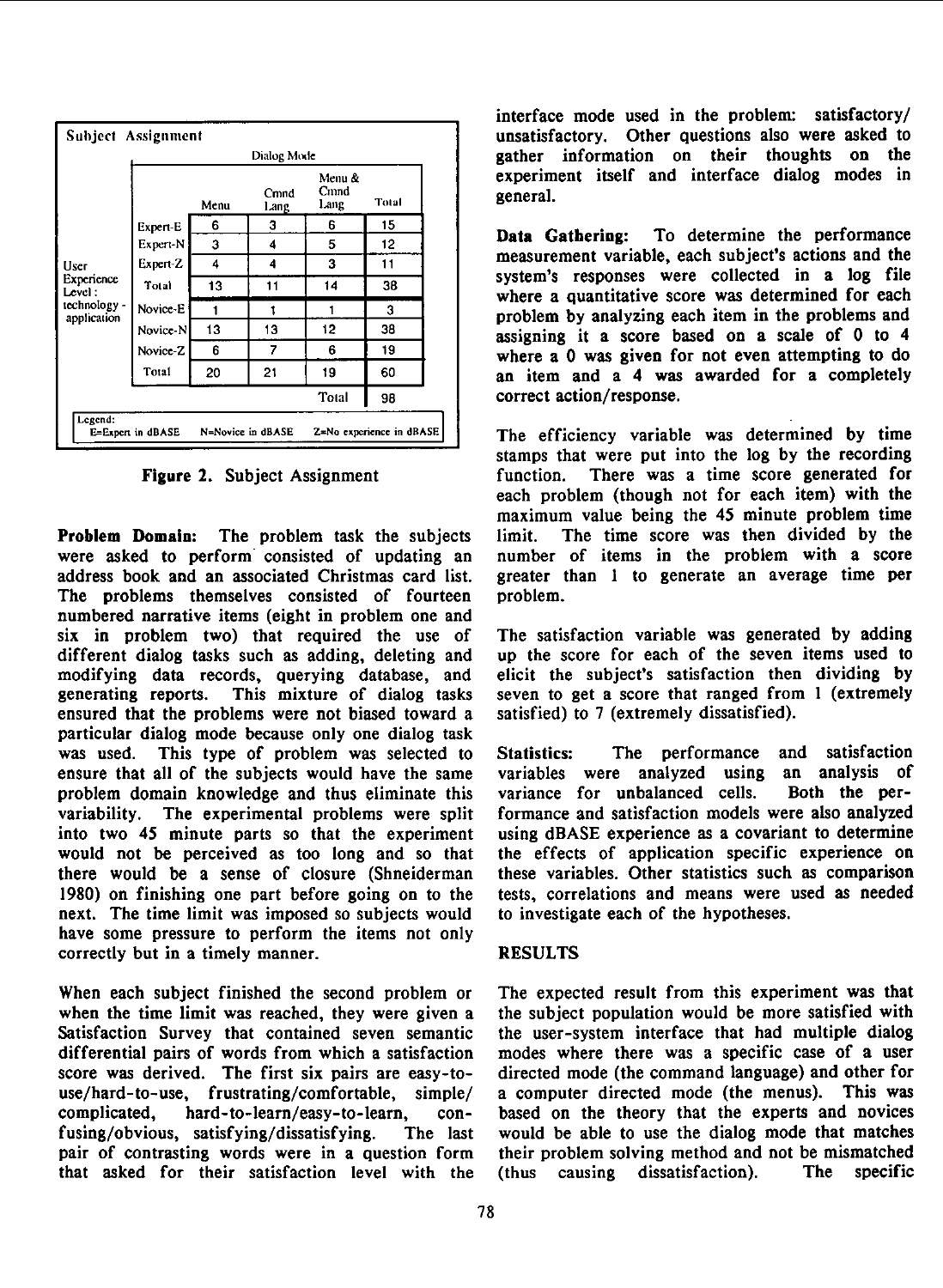hypotheses developed to test for this result are than experts who only have either a computer listed below. H1 is used to see if there is an directed or user directed dialog mode. effect on satisfaction when a user-system interface<br>has multiple dialog modes. H2 through H4 test has multiple dialog modes. H2 through H4 test In all of the charts and figures presented in this whether or not multiple dialog modes cause greater section, the lower the mean score for a population satisfaction for different segments of the popula-<br>the more satisfied the population is with a dialog<br>mode interface. The scale is based on a seven

- $Hl_0$ : An interface's dialog modes has no effect on The mean scores obtained for satisfaction are shown
- $HI_A$ : An interface's dialog modes has an effect on a user population's satisfaction with the

- $H2_0$ . Subjects who have multiple dialog modes were equally or less satisfied with the user-system interface than users who only have either a computer directed or user directed dialog Satisfaction  $\text{mode}$ . Salisfied  $\frac{\text{Salkified}}{\text{Ext}_{\text{parameter}}}$
- directed or user directed dialog mode.

- $H3_{n}$ : Experts who have multiple dialog modes were equally or less satisfied with the user-system interface than experts who only have either a Figure 3. Satisfaction computer directed or user directed dialog
- than experts who only have either <sup>a</sup> computer make <sup>a</sup> difference in satisfaction. directed or user directed dialog mode.

## Hypothesis <sup>4</sup>

- 
- $H_4$ : Novices who have multiple dialog modes are almost "quite satisfied" for menu. Since subjects

directed or user directed dialog mode.

section, the lower the mean score for a population mode interface. The scale is based on a seven point differential with  $1 =$  extremely satisfied,  $4 =$ Hypothesis 1 neutral and  $7$  = extremely dissatisfied.

a user population's satisfaction with the in Figure 3. The data is presented so that bars<br>interface. that go up from the neutral response (a mean of  $4$ ) represent increasing satisfaction while bars that go down represent decreasing satisfaction (dissatisfaca user population's satisfaction with the tion). The data clearly show a difference in satis-<br>interface.<br>In seneral faction levels between the treatments. In general, the command language satisfaction is in the Hypothesis 2 dissatisfaction direction while the other modes are in the satisfaction direction.



mode. Testing of Hl: The results of the analysis (see Table 1) show that the only significance  $(p < .0001)$  $H3_A$ : Experts who have multiple dialog modes are was on treatment. The null hypothesis can then be more satisfied with the user-system interface rejected in favor of the alternate; dialog mode did rejected in favor of the alternate; dialog mode did

Testing of H2: A comparison test of the population means (see Table 2) shows a very significant difference in the satisfaction level between H4<sub>0</sub>: Novices who have multiple dialog modes were command language and the other two (p < .001), equally or less satisfied with the user-system even though the population satisfaction mean for equally or less satisfied with the user-system even though the population satisfaction mean for interface than novices who only have either a command language, 4.169, is just barely in the interface than novices who only have either <sup>a</sup> command language, 4.169, is just barely in the computer directed or user directed dialog dissatisfaction direction (only .169). Subjects in the other two treatments indicated satisfaction with the interface from "slightly satisfied" for "both" to more satisfied with the user-system interface were more satisfied with menus, the null hypothesis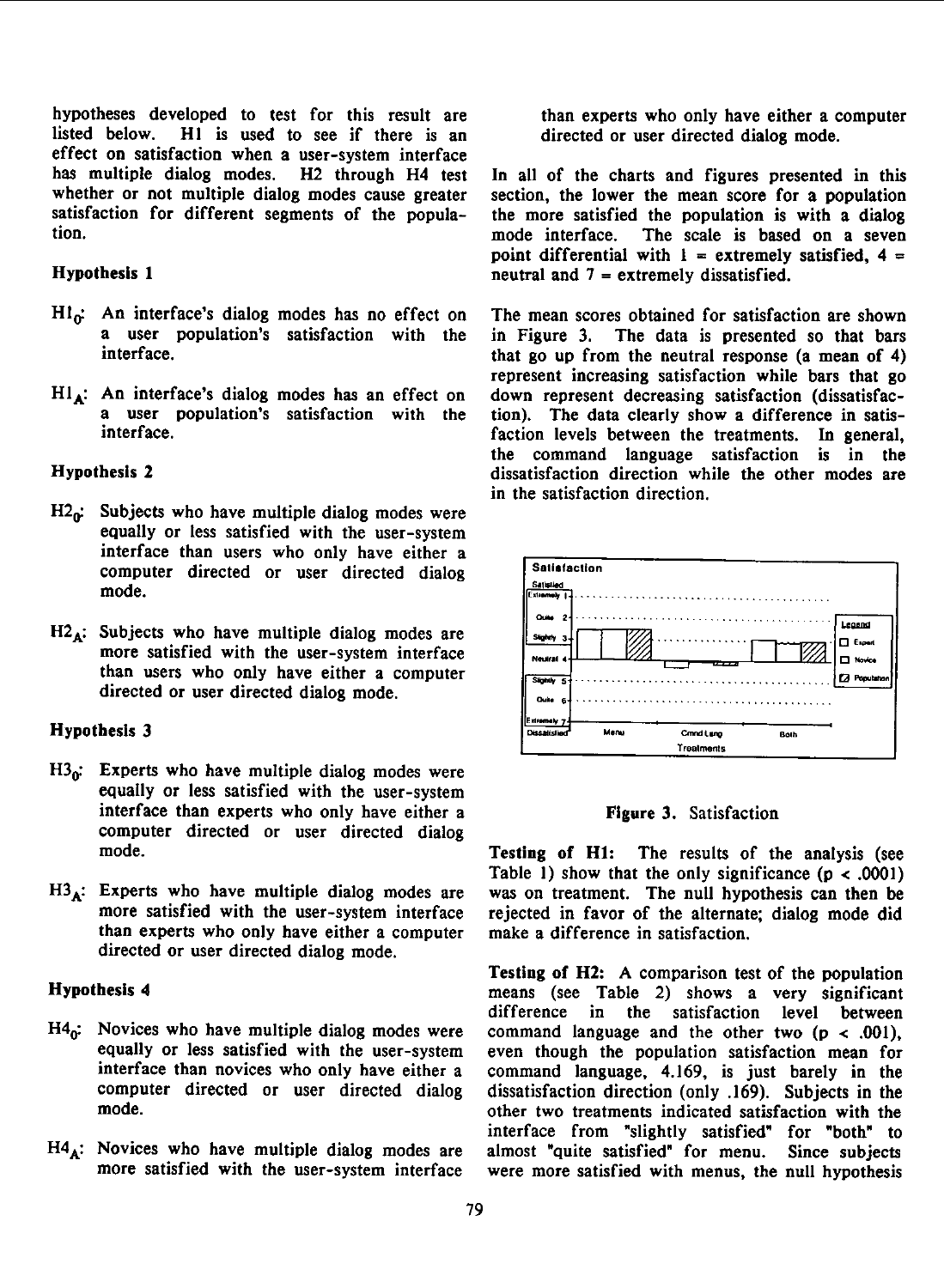cannot be rejected. A comparison test to see if the language interface. This is not the expected result difference was significant in favor of menu resulted based on the literature. difference was significant in favor of menu resulted in a weak significance at only the  $\lambda$  level ( $p < \lambda$ 10).

| Source         | Df | SS.    | F Value | p>F      |
|----------------|----|--------|---------|----------|
| Model          | 5  | 50.44  | 8.64    | 0.0001   |
| Error          | 92 | 107.40 | N/A     | N/A      |
| <b>TECHEXP</b> |    | 0.08   | 0.07    | < 7875   |
| TRFAT          | 2  | 48.05  | 20.58   | < 0001   |
| TECHEXPxTREAT  | 2  | 0.57   | 0.24    | $-.7833$ |

# Treatment Comparisons

| Dialog Mode SatisfactionTreatmentComparisons |                                                               |           |                     |       |         |         |  |  |  |
|----------------------------------------------|---------------------------------------------------------------|-----------|---------------------|-------|---------|---------|--|--|--|
|                                              | Comparisons<br>(b)<br>(a)                                     |           | Means<br>(b)<br>(a) |       | F Value | p>F     |  |  |  |
| <u>를 하</u>                                   | "Both"                                                        | Menu      | 2.960               | 2.465 | 3.11    | $-.10$  |  |  |  |
|                                              | "Both"                                                        | Cmnd Lang | 2.960               | 4.169 | 20.69   | $-.001$ |  |  |  |
|                                              | Menu                                                          | Cmnd Lang | 2.465               | 4.169 | 38.92   | $-001$  |  |  |  |
| Experts                                      | "Both"                                                        | Menu      | 2.881               | 2.506 | 0.810   | > 10.   |  |  |  |
|                                              | "Both"                                                        | Cmnd Lang | 2.881               | 4.333 | 11.131  | $-.005$ |  |  |  |
|                                              | Menu                                                          | Cmnd Lang | 2.506               | 4.333 | 17.036  | $-.001$ |  |  |  |
| Novices                                      | "Both"                                                        | Menu      | 3.018               | 2.438 | 2.808   | < 10    |  |  |  |
|                                              | "Both"                                                        | Cmnd Lang | 3.018               | 4.083 | 9.706   | < 005   |  |  |  |
|                                              | Menu                                                          | Cmnd Lang | 2.438               | 4.083 | 23.770  | < 001   |  |  |  |
|                                              | $MSE = 1.167$<br>$F(.01) = 6.96$<br>$F(.05) = 3.96$ Df = 1/92 |           |                     |       |         |         |  |  |  |

Testing of H3: The means for experts, as depicted in Figure 3 shows that experts were more satisfied with menus than either the command language dBASE experience showed that for menu and "both,"<br>dialog mode or the interface with both types of all classes of dBASE experienced users were indeed dialog mode or the interface with both types of dialog modes. This allows for the acceptance of the in concert. null hypothesis without any further analysis. Experts were not more satisfied with multiple dialog For command language, an unusual phenomenon modes than with just one dialog mode: menu. The occurred. Those experts and novices who had never modes than with just one dialog mode: menu. The analysis in Table 2 shows that while menus were more satisfying than "both," there was no statistical satisfied with the interface while those who had difference between them. It is also surprising to used dBASE before were not, especially the E/N difference between them. It is also surprising to used dBASE before were not, especially the  $E/N$  see that experts on the whole were basically neutral group. A review of the comments written in the (just barely not satisfied) with the command post-survey by subjects in the three dissatisfied

Testing of H4: It was predicted that even though novices are supposed to prefer menus, the interface Table 1. Dialog Mode Satisfaction Model with both menus and command language would still be more satisfying since the novice was provided a choice and not forced to use either mode. This turned out not to be the case (see Table 2). For novices, the menu dialog mode was more satisfying than the other two although weakly for "both" ( $p <$ .10); thus, the analysis requires the acceptance of the null hypothesis. In the case of novices, as with experts, "both" was significantly more satisfying than command language.

### DISCUSSION

In the next few paragraphs, a number of the important findings derived from the data are presented. Conclusions that can be drawn from the Table 2. Dialog Mode Satisfaction findings are presented in the last section.

> Novice versus Expert: None of the groups tested, experts, novices or the combined population, statistically showed the "both" method to be better than either of the other two although the subjects in the "both" treatment indicated satisfaction with the mode. It also showed that within treatment, there was very little difference between the experts' and the novices' satisfaction. Novices held true to the literature in regard to menu versus command language but experts did not. The experts were also more satisfied with menus than command language.

> To see if this result was true for all classes of experts and novices, the satisfaction scores were graphed by dBASE experience and treatment as shown in Figure 4 and <sup>a</sup> co-variant analysis of satisfaction using dBASE experience was done. The co-variant analysis  $(SS = 2.234, F = 1.914, p > .10)$ had no significance. The graph of satisfaction by dBASE experience showed that for menu and "both,"

> used dBASE before  $(N/Z$  and  $E/Z$ ) were actually satisfied with the interface while those who had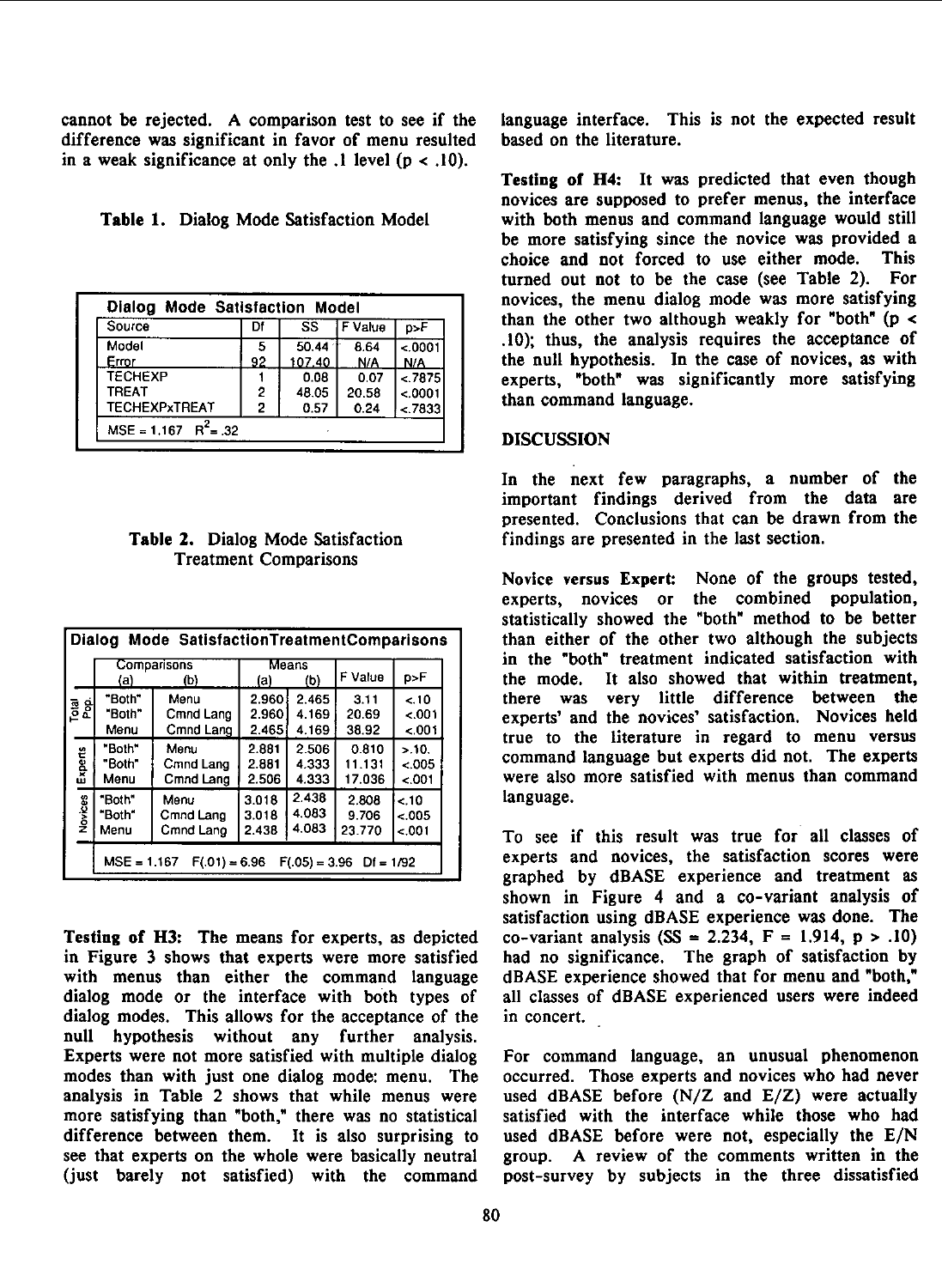groups revealed that they were bothered not only preference between using a menu or a command by the syntax but also by not knowing when to use language dialog mode. Figure <sup>5</sup> shows the results which command. In other words, they had a with  $1$ =strongly prefer menu,  $4$ =neutral, and problem remembering the language. It was observed 7=strongly prefer command language. In comparing during the experiment that the E/N and E/E satisfaction (see Figure 4) to preference, all of the subjects tended to rely on trying to "remember" the groups in the menu treatment were satisfied with syntax and command use rather than take the time menus and all groups preferred menus except E/N. to use the handouts. On the other hand, the E/Z Note that the E/E and E/Z type of experts in the and  $N/Z$  subjects, who only had a brief introduction menu treatment preferred menus for a dialog mode to the commands, used the handouts regularly interface which is contrary to the literature. For to the commands, used the handouts regularly interface which is contrary to the literature. For  ${\rm (presumably~ because~ they~ did~ not~ know~ the~svn tax)}$ . the "both" treatment, every group except  ${\rm E/E}$ 

When expert versus novice problem solving is desired. considered, subjects in the "both" treatment do not had both E/E and E/N dissatisfied with the select the dialog mode predicted by their problem command language but they also preferred to use a solving strategies. Novices in technology selected command language for the dialog mode interface. both menu and command language, when given their Thus, while they were unhappy with the dBASE choice, without regard to previous experience with language, they still wanted a command language dBASE. The same held true for experts. It was (presumably with some other characteristics than also found that, even when experts used the menu were available in dBASE). In summary, subject user-system interface (which favors <sup>a</sup> novice mode satisfaction with a dialog mode did not necessarily of problem solving), they performed better than follow what was predicted based on the literature<br>those who used the command language. The experi-<br>and theory. It was also found that satisfaction and mental results did not provide evidence to support dissatisfaction with a dialog mode does not imply the difference in expert and novice problem solving preference. techniques as the basis for why experts and novices need different types of user-system interfaces.



Satisfaction versus Preference: One underlying assumption of the satisfaction measure in this experiment is that it is somewhat of a surrogate for Menu versus Command Language -- Preference of preference. That is, if subjects prefer menus to Choice: The subjects in the "both" treatment were preference. That is, if subjects prefer menus to Choice: The subjects in the "both" treatment were<br>command language, their satisfaction should be analyzed further by how much of each dialog mode command language, their satisfaction should be analyzed further by how much of each dialog mode higher in the menu and "both" treatment where they they used in accomplishing the problems. To<br>can choose menus than those subjects in the determine this, the subjects in the "both" treatment command language treatment that did not have were broken out by how much of each dialog mode access to the menus. To investigate this, subjects they used to solve the problems. This was done by were asked in the post survey to state their determining what percent of the problem was done

the "both" treatment, every group except  $E/E$ preferred menus and were able to choose them if desired. The command language treatment group (presumably with some other characteristics than and theory. It was also found that satisfaction and



Figure 4. Satisfaction by Figure 5. Dialog Mode Preference between<br>dBASE Experience Menu and Cmnd Lang by Treatment Menu and Cmnd Lang by Treatment and dBASE Experience

determine this, the subjects in the "both" treatment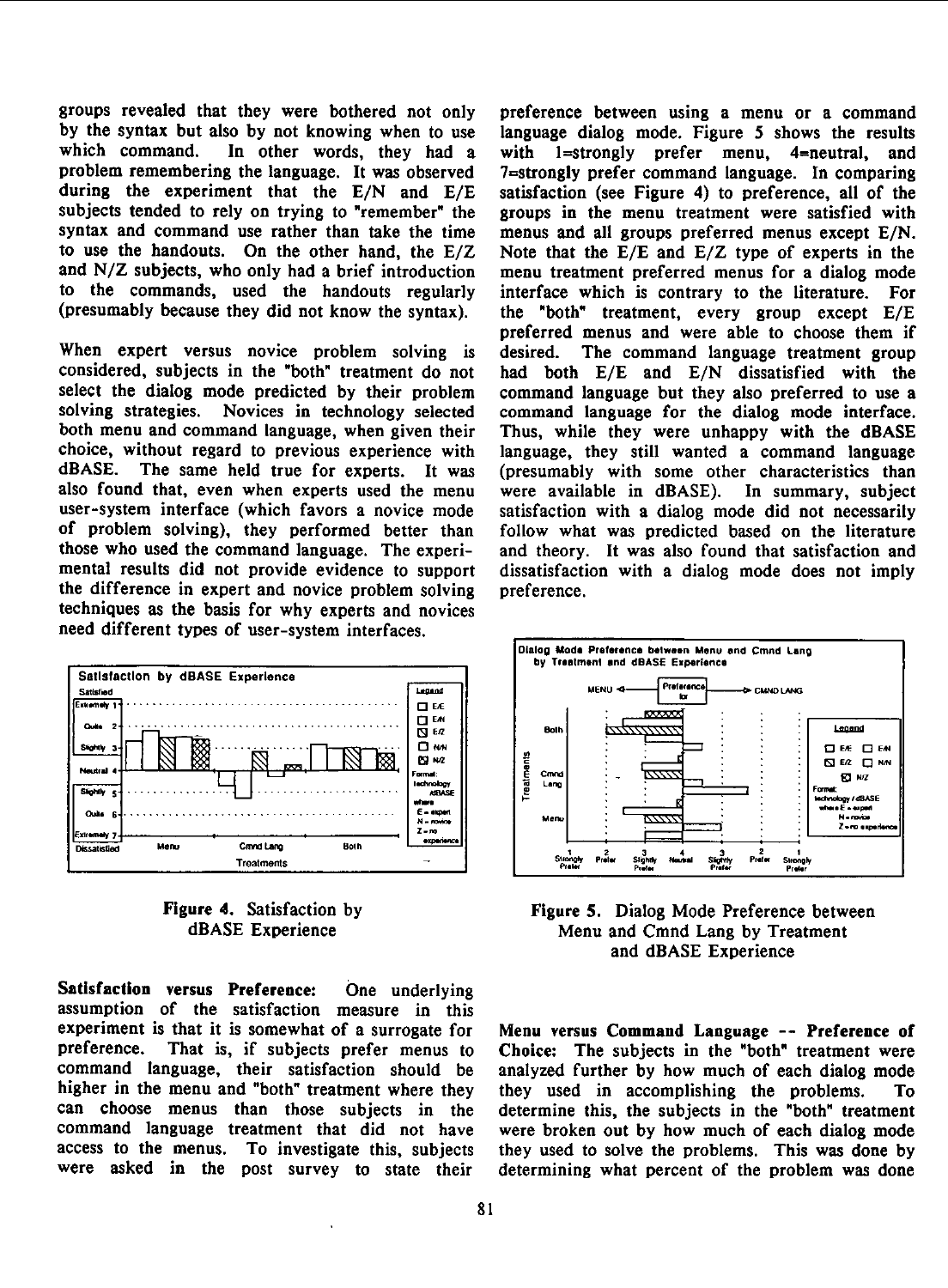item in the problems was completed. to be done, curiosity (one  $E/E$  subject said that she

into expert and novice and then again subdivided satisfaction requirements), the mental effort into those who used the command language less required to do the problem, learning and especially than 25% of the time to do the problems (e.g., used remembering (memory and recall). menus more that 75% of the time) and those who used command language more than 47% of the time Voluntary versus Mandatory Use of Dialog Mode: A (there were no subjects between 25% and 47%). The more detailed look at satisfaction shows, in latter group is labeled "both"/command language Figure 7, that the satisfaction for menu users in (BC) and the former "both"/menu (BM). Once this the menu and the "both" treatments had comparable (BC) and the former "both"/menu (BM). Once this the menu and the "both" treatments had comparable<br>separation was done each classification of groups results with no significant differences. For separation was done, each classification of groups results with no significant differences. of subjects in the "both" treatment, from the total command language (Figure 8) there was <sup>a</sup> large population down to the technology/dBASE ex- difference in experts' satisfaction level with those perience grouping, were looked at to see what who used the command language in the "both" percentage of each group fell into the BM and BC treatment being much more satisfied than those who category (see Figure 6). From this analysis, one used it in the command language treatment. Thus category (see Figure 6). From this analysis, one sees that the groups were all basically around <sup>a</sup> for command language, satisfaction was improved in 60/40 split of BM to BC respectfully except for E/Z all cases, except N/Z, when the subject chose all of whom used the menus exclusively. Of the command language rather than being forced to use total population of 21 subjects that used menus it. In Figure 8, there were no E/Z subjects in the more than 75% of the time, half of them used BC population thus no score is listed. more than 75% of the time, half of them used menus exclusively. For the BC population, three of the twelve used the command language exclusively. The 33 subjects that had the user-system interface<br>with both menus and command language had a with both menus and command language had a  $\left| \begin{array}{c} \text{Total} \\ \text{Initial} \end{array} \right|$ dialog mode usage that ranged from 100% menu to



What must be carefully pointed out, though, is that the full screen menus was used for each subject. the command language users were not exclusively This speed of processing is one of the activities the dBASE or technology experienced subjects. The prized by many users, especially experienced users. choice of what mode to use did not seem to be Speed of processing is also one of the main based on expert/novice differences as the theory advantages of command language, e.g., one does not and literature suggested. The choice seemed to be have to progress through many levels of menus to more of a preference based on not only experience, perform an action. Thus, for experts, the speed of

using command language by looking at how each but ease of using the dialog mode, the specific item initially used menus just to see how good they are The subjects in the "both" treatment were divided and not necessarily because of preference or



Figure 6. Dialog Mode Usage Percentage User Response Time: Analysis of the experiment ("Both" Treatment) suggests that one reason for this has to do with the response time of the menu system. An exceptionally fast, dedicated micro system that displayed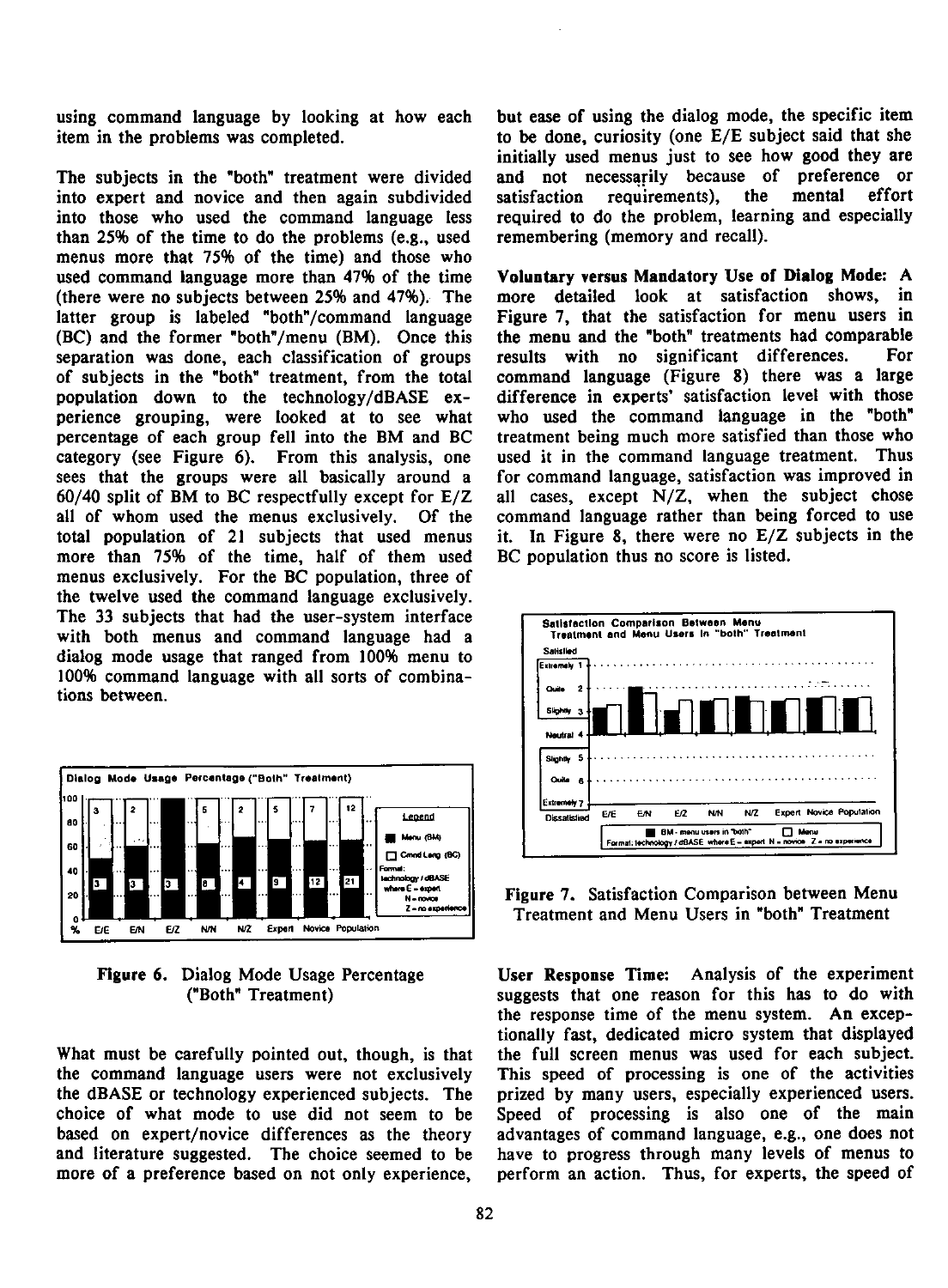the menu seemed to have been sufficiently fast that both modes, the vast majority of the subjects they were satisfied. If this same system had been expressed <sup>a</sup> strong preference for <sup>a</sup> user-system implemented on a mainframe computer where there interface with both dialog modes (see Figure 9), displayed (especially on a terminal using 1200 baud). the experts' satisfaction (and maybe even the that were in the treatment that provided them this novices') may have been much lower and narrowed preference for multiple dialog modes and freely<br>the satisfaction difference between command made their choice did not exceed the scores for the the satisfaction difference between command made their choice did not exceed the scores for the language and menus. It might also have caused subjects forced to use menus. Thus, having their more of the experts in the "both" treatment to use the command language. Further analysis in this Further analysis in this mance. area is needed before any specific conclusion can be generalized beyond the micros used in this experi-Preference for Multiple Dialog Modes ment but it does seem that micros do not support the theory. It may also be that experts are not the theory. It may also be that experts are not W\* necessarily dissatisfied with computer-directed interfaces, just dissatisfied with poor design and response times for menus. On mainframes, one way  $\left|\begin{array}{c|c}\n\text{soth} & \text{Matrix} \\
\hline\n\end{array}\right|$ <sup>1</sup> <sup>0</sup> Et <sup>0</sup> E,N for experts to correct for slow response with menus <sup>B</sup> <sup>i</sup> <sup>i</sup> m- <sup>V</sup> EZ <sup>O</sup> NE is to use command language, since no delay is  $\left|\frac{5}{4}$  cand  $\frac{1}{2}$  Transmitted  $\left|\frac{1}{2}$   $\right|$   $\left|\frac{1}{2}$  is  $n^2$ 



Preference for Multiple Dialog Modes: This cially true for those that were novices to the experiment showed that the dialog mode could make dBASE command language or had fallen back to a difference in a user's satisfaction. It also showed casual user status. This indicates that for applicaa difference in a user's satisfaction. It also showed casual user status. This indicates that for application-<br>that the subjects' choice of which dialog mode to tions that have periodic database activities and are use was not dependent on the subjects' technology to be used primarily by casual and novice users to experience level and associated problem solving the application (regardless of their technology expestrategy but more on <sup>a</sup> preference for one or the rience), <sup>a</sup> well structured menu system that provides other of the dialog modes for the problem all of the necessary functionality and utilizes requirements. Experience with dBASE III had both current human factors concepts will allow the user a positive and negative influence on performance population to perform better and be more satisfied<br>and satisfaction for all classes of users for a than with a command language dialog. Having only and satisfaction for all classes of users for a than with a command language dialog. Having only variety of different reasons. When asked about a command language can actually lead to dissatis-

even though they were most satisfied with menus<br>and performed best with menus. Those subjects subjects forced to use menus. Thus, having their<br>preference did not improve satisfaction and perfor-



Figure 9. Preference for Multiple Dialog

Implications: The results of this experiment provide  $E = E_1 + E_2 + N_1 + N_2$   $E_2$  and Neve Population  $\epsilon$  situational information that can have an impact on **E/2** N/N N/2 Expert Novice Population<br>  $\frac{1}{\sqrt{100} \cdot \text{cm} \cdot \text{cm} \cdot \text{cm} \cdot \text{cm} \cdot \text{cm} \cdot \text{cm} \cdot \text{cm}}$  a user population's satisfaction and performance<br>  $\frac{1}{\sqrt{100} \cdot \text{cm} \cdot \text{cm} \cdot \text{cm} \cdot \text{cm} \cdot \text{cm} \cdot \text{cm} \cdot \text{cm} \cdot \text{$ results clearly show that, between the dialog modes used in the research, the menu mode is an excellent Figure 8. Satisfaction Comparison between choice for novices just as has been found with Cmnd Lang Treatment and Cmnd Lang Users other experiments. Novices performed best and<br>in "both" Treatment were most satisfied with the menus. More imporwere most satisfied with the menus. More importantly though, it was found that experts in technology also did best with menus. This was espetions that have periodic database activities and are When asked about a command language can actually lead to dissatistheir preference for only one mode versus having faction and poorer performance with the application.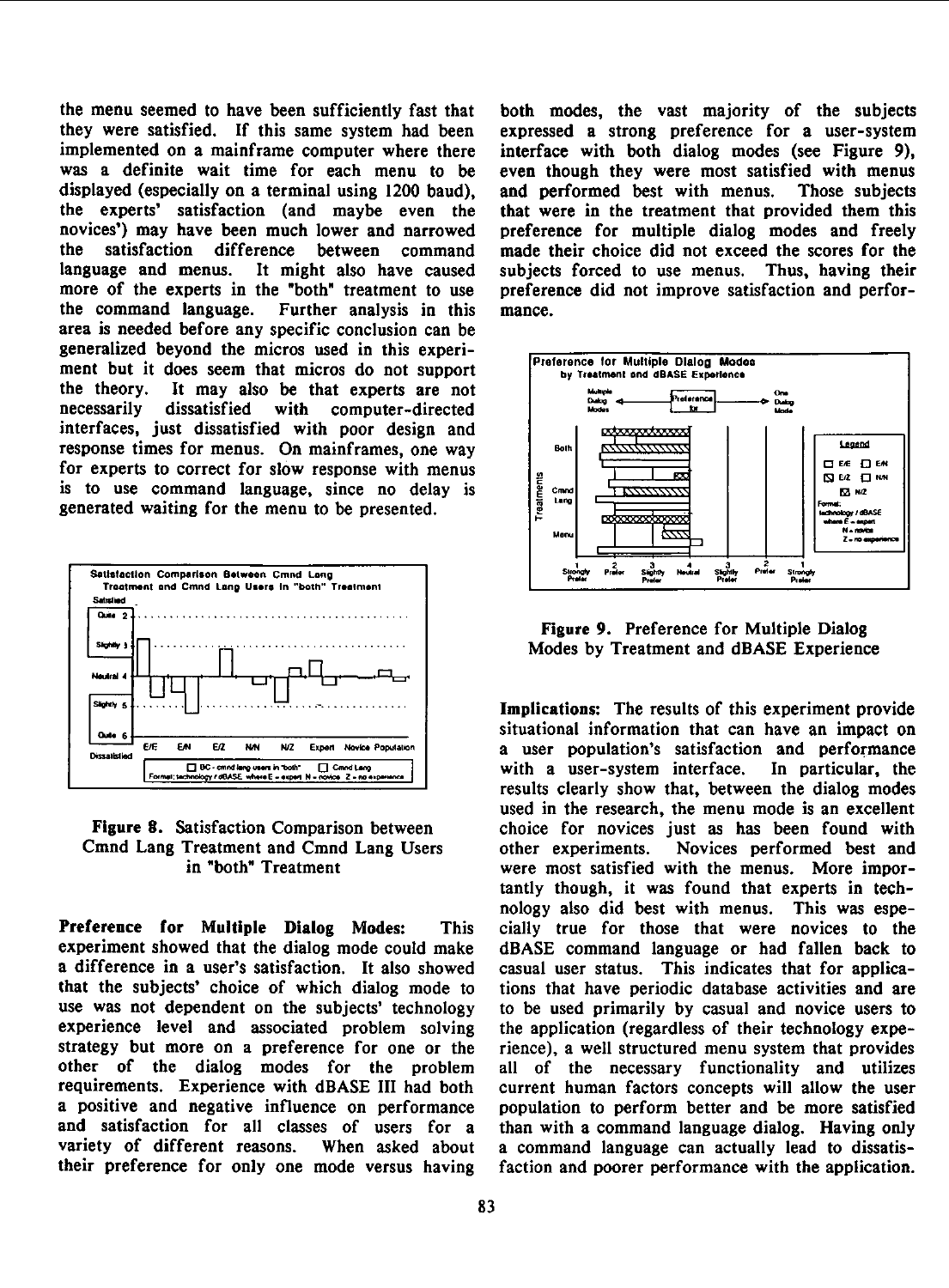to be <sup>a</sup> need for having a user directed as well as <sup>a</sup> user and <sup>a</sup> computer directed dialog mode would a computer directed mode, although it should not be cast aside without due consideration, since there is a strong preference for both modes and the performance and satisfaction were basically equal.

There are two other important items that have update, query, and report generation, the results of implications for user-system interfaces. The first is this experiment did not support the normative implications for user-system interfaces. The first is this experiment did not support the normative that having multiple dialog modes does have the theory or the expert versus novice problem solving that having multiple dialog modes does have the advantage of providing the user with alternative theoretical foundation; thus, most of the hypotheses methods for accomplishing the same activity. It were rejected. Specifically, experts were not methods for accomplishing the same activity. It were rejected. Specifically, experts were not allows the user to "choose" which method to use dissatisfied with a menu user-system interface and allows the user to "choose" which method to use under which conditions based not on technology performed quite well with menus. Many experts experts<br>experience but on some other set of experiences were in fact dissatisfied with the command lanexperience but on some other set of experiences

mix of user experience for an application and a command language is required, then better perfor- as in the "both" treatment, 60% chose menus with mance and satisfaction will be obtained from the the remaining 40% choosing command language in casual and novice users if a menu system is also both the expert and novice populations. What this included in the user-system interface. To make this experiment indicates is that there are other reasons included in the user-system interface. To make this true though, the user-system developer must use for a user's choice and satisfaction in using a design principles found in the literature and ensure particular type of interface than those presented in design principles found in the literature and ensure that the response time of the menus is similar to prior literature and that expert versus novice that achieved with the command language. problem solving strategies may not be the under-

### **CONCLUSIONS**

The hypotheses for this experiment were based on a normative theory developed from the literature and of dissatisfaction among the subjects with the past experiments. This normative theory said that computer directed menu dialog mode. Experts, even<br>computer directed user-system interfaces (e.g., those with dBASE experience, and novices were computer directed user-system interfaces (e.g., menus) were best for novices and that they would both satisfied with the menu system. Lack of be satisfied and perform well with this type of experimental support for this normative theory interface. The theory also said that experienced indicates that perhaps the normative theory no<br>users would not be satisfied with a computer longer applies especially for settings similar to this users would not be satisfied with a computer longer applies especially for settings directed interface because they would want to be experiment (e.g., database activities). directed interface because they would want to be more in control and thus would do better if they had a user-directed interface such as command Overall, the research indicates that the differences language. The underlying basis for this normative in expert and novice problem solving strategies did theory was conjectured to be grounded in the not seem to impact dialog mode usage and satisfaction theory developed around the differences in expert tion as predicted by the theory and literature. theory developed around the differences in expert and novice problem solving strategies. These Some reasons for this may be that the dialog mode<br>strategies seemed to be closely aligned to user was possibly at too low a level of thought prostrategies seemed to be closely aligned to user directed and computer directed styles of dialog cessing to impact on the problem solving tasks modes. From all of this information, it was required in the experiment or there just isn't a modes. From all of this information, it was required in the experiment or there just isn't <sup>a</sup> hypothesized that the reason <sup>a</sup> user-system inter- correlation between expert versus novice problem face with a user directed dialog mode seemed best solving strategies and user-system computer for experts was because it lent itself to the interfaces. The important considerations in using <sup>a</sup> expert's problem solving strategy. The same is true dialog mode seem to be based more on previous for novices with a computer directed dialog mode. experience with dialog modes, ease of using the for novices with a computer directed dialog mode.<br>Thus, if there was a mixed population of expert and

Thus, under these conditions, there does not seem novice users, then a user-system interface with both to be a need for having a user directed as well as a user and a computer directed dialog mode would performance than just one dialog mode that all users would be forced to use.

In this experimental problem setting of database update, query, and report generation, the results of and preferences.<br>guage, even those with extensive dBASE experience,<br>while some novices were not dissatisfied. Most while some novices were not dissatisfied. The second item is that if the user population is a significantly, when the experts and novices were mix of user experience for an application and a given the opportunity to choose their dialog mode, lying basis for this choice.

A key result in this experiment that casts doubt on the developed normative theory is the universal lack

dialog mode for the problem, speed, and a bias